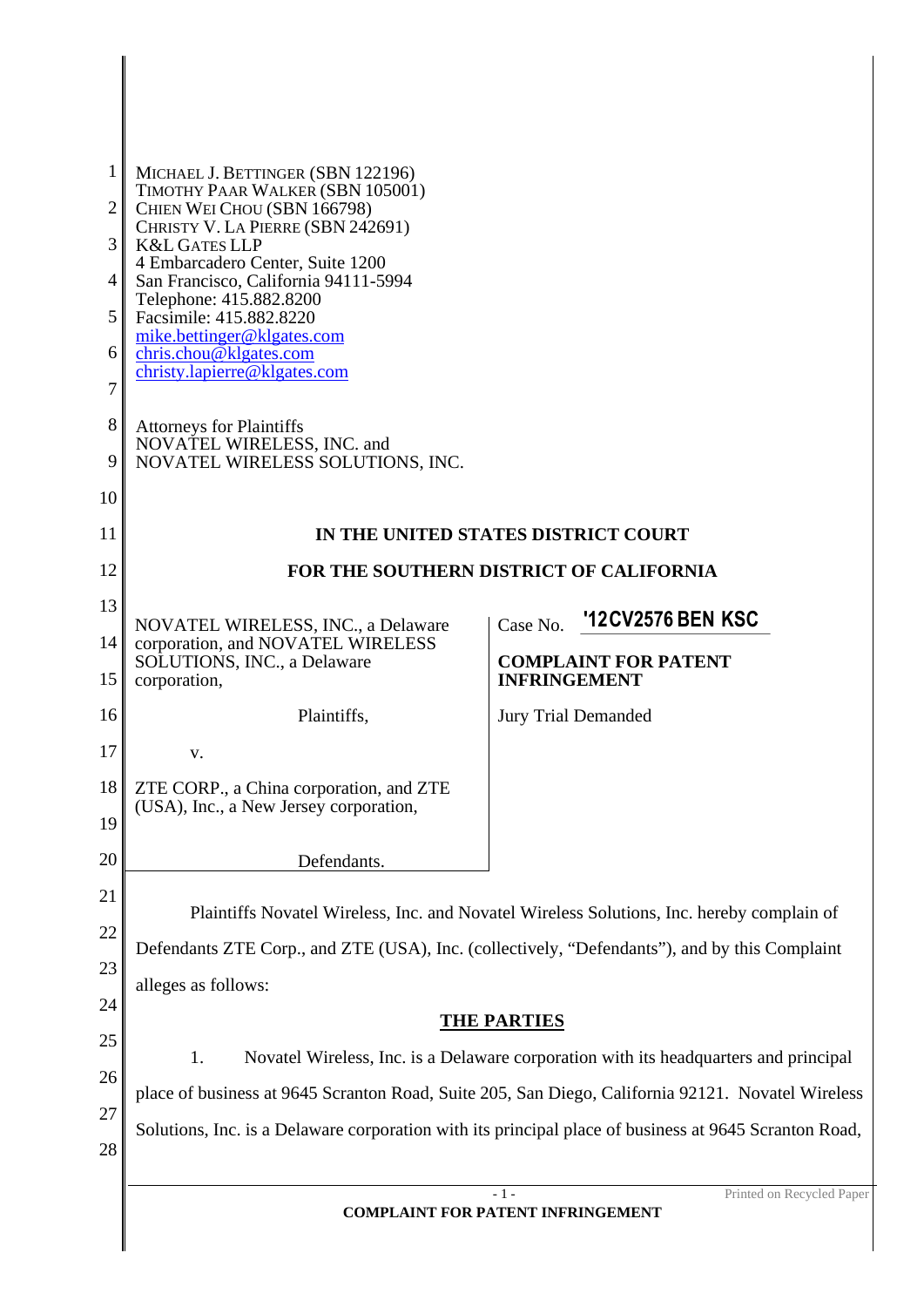1 2 3 Suite 205, San Diego, California 92121, and is a wholly owned subsidiary of Novatel Wireless, Inc. Novatel Wireless, Inc. and Novatel Wireless Solutions, Inc. are collectively referred to herein as "Novatel Wireless."

4 5 6 7 8 2. Novatel Wireless is a leading provider of wireless broadband access for the world wide mobile communications market. Novatel Wireless pioneered and introduced the industry's first Intelligent Mobile Data Hotspot, the Novatel Wireless MiFi®, which creates a personal cloud of high-speed internet connectivity that can be easily shared among multiple users. Novatel Wireless is the owner by assignment of U.S. Patent No. 8,208,517 ("the '517 patent" or "the Asserted Patent").

9 10 11 3. ZTE Corp. ("ZTE") is a China corporation with its principal place of business at ZTE Plaza, Keji Road South, Hi-tech Industrial Park, Nanshan District, Shenzhen, Guangdong, China 51807. ZTE is a provider of telecommunications equipment and network solutions.

12 13 4. ZTE conducts business in the United States through its wholly-owned U.S. entity ZTE (USA), Inc. ("ZTE USA").

14 15 16 17 5. ZTE USA is currently under criminal investigation by the United States Department of Commerce ("DOC"), United States' Attorney General's Office ("AG"), Federal Bureau of Investigation ("FBI") and the United States House of Representatives Permanent Select Committee on Intelligence ("SCI") in connection with the sale of goods by ZTE USA to Iran.

18 19 20 6. Upon information and belief, ZTE USA conducts research and development activities, with respect to the infringing products, at its facilities in the Southern District of California at 10105 Pacific Heights Boulevard, Suite 250, San Diego, California 92121.

- 21
- 22

## **JURISDICTION AND VENUE**

23 24 25 26 27 28 7. This Court has subject matter jurisdiction pursuant to 28 U.S.C. §§ 1331 and 1338. 8. Venue is proper in this District pursuant to 28 U.S.C. §§ 1391(b)-(d) and 1400(b). Defendant ZTE USA resides in this District. Defendant ZTE is an alien that conducts business in this District through its wholly-owned subsidiary ZTE USA. A substantial part of the infringing conduct giving rise to this Complaint has occurred in this District. The patent at issue in this Complaint is owned by, and assigned to, Novatel Wireless, which is headquartered in this District.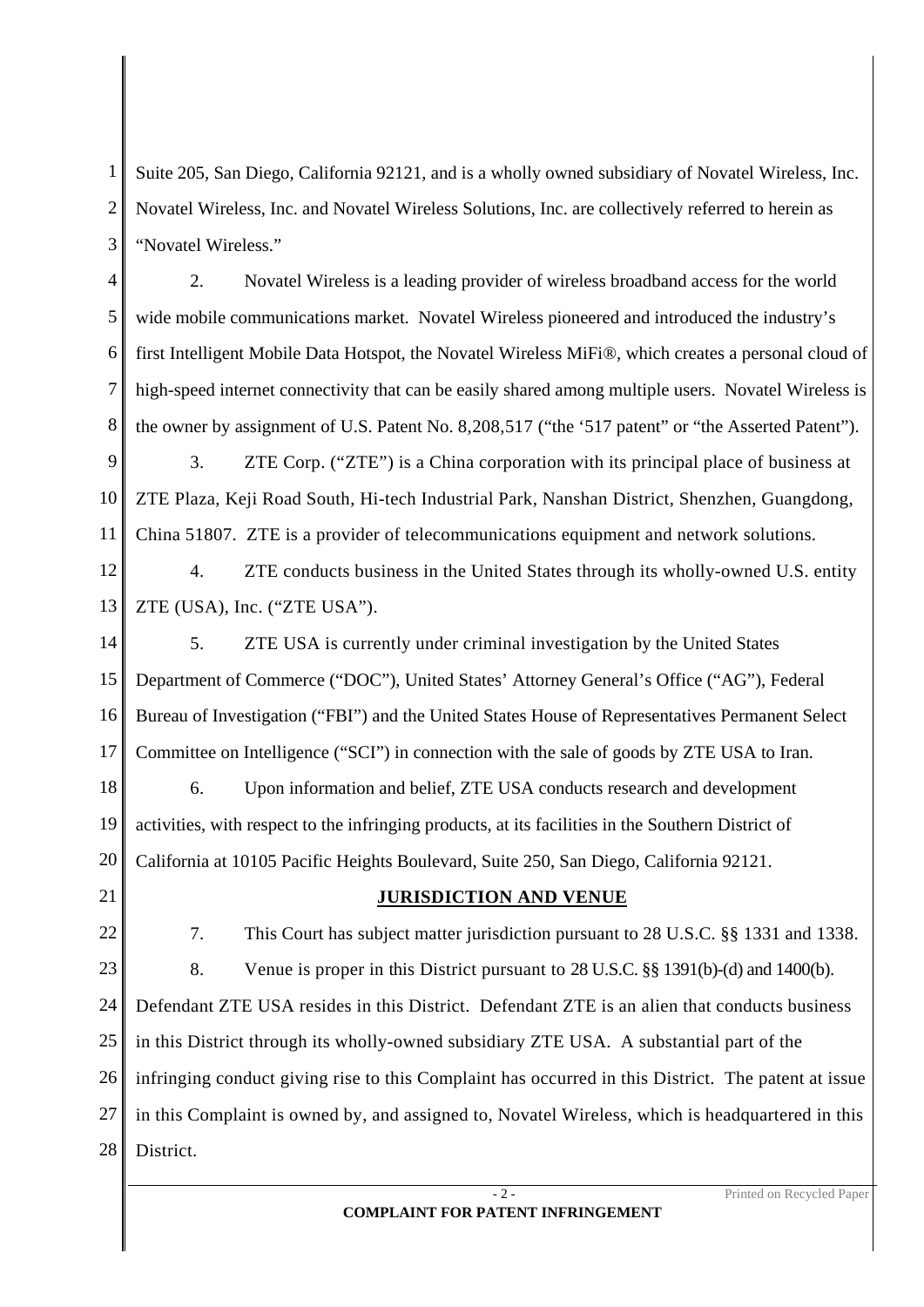## **ACCUSED PRODUCTS AND INFRINGEMENT**

1

| $\overline{2}$ | Defendants ZTE and ZTE USA have infringed and continue to infringe the '517<br>9.                         |  |  |
|----------------|-----------------------------------------------------------------------------------------------------------|--|--|
| 3              | patent, including at least claim 1 thereof, by using, selling, and/or offering to sell, within the United |  |  |
| $\overline{4}$ | States, and/or by importing into the United States, products, including, but not limited to, mobile       |  |  |
| 5              | data hot spots and wireless data modems, which embody and/or practice at least claim 1 of the '517        |  |  |
| 6              | patent in violation of 35 U.S.C. § 271 (the "Accused Products"). Such ZTE and ZTE USA                     |  |  |
| 7              | infringing mobile data hot spots and wireless data modems include at least the 890L mobile hotspot        |  |  |
| 8              | device, marketed by Verizon Wireless as the Verizon Jetpack 890L (the "Verizon 890L Hotspot").            |  |  |
| 9              | 10.<br>The Accused Products have no substantial non-infringing uses. In addition to                       |  |  |
| 10             | Defendants' direct infringement, Defendants' various distributors and the end users of the Accused        |  |  |
| 11             | Products, including without limitation the ZTE Identified Product, have directly infringed and            |  |  |
| 12             | continue to infringe the '517 patent by using, selling, and/or offering to sell the Accused Products      |  |  |
| 13             | within the United States in violation of 35 U.S.C. § 271.                                                 |  |  |
| 14             | <b>First Claim for Relief</b>                                                                             |  |  |
| 15             | (Patent Infringement - U.S. Patent No. 8,208,517)                                                         |  |  |
| 16             | 11.<br>Novatel Wireless is the owner by assignment of U.S. Patent No. 8,208,517 ("the '517                |  |  |
| 17             | patent"), entitled "Systems And Methods For A Multi-Mode Wireless Modem," a true copy of                  |  |  |
| 18             | which is attached hereto as Exhibit 1. The '517 patent was duly and legally issued on June 26, 2012.      |  |  |
| 19             | 12.<br>The '517 patent is directed to a wireless gateway device which allows multiple                     |  |  |
| 20             | wireless devices to access the internet through a wireless communication system.                          |  |  |
| 21             | Defendants ZTE and ZTE USA have infringed the '517 patent, by using, selling,<br>13.                      |  |  |
| 22             | and/or offering to sell, within the United States, and/or by importing into the United States, products,  |  |  |
| 23             | including, but not limited to, mobile data hot spots and wireless data modems, which embody and/or        |  |  |
| 24             | practice at least claim 1 of the '517 patent by providing a wireless gateway device which allows          |  |  |
| 25             | multiple wireless devices to access the internet through a wireless communication system in               |  |  |
| 26             | violation of 35 U.S.C. § 271. Such infringing mobile data hot spots and wireless data modems              |  |  |
| 27             | include at least the Verizon 890L Hotspot.                                                                |  |  |
| 28             | Defendants' distributors and end users have directly infringed the '517 patent by<br>14.                  |  |  |

**COMPLAINT FOR PATENT INFRINGEMENT**

- 3 - Printed on Recycled Paper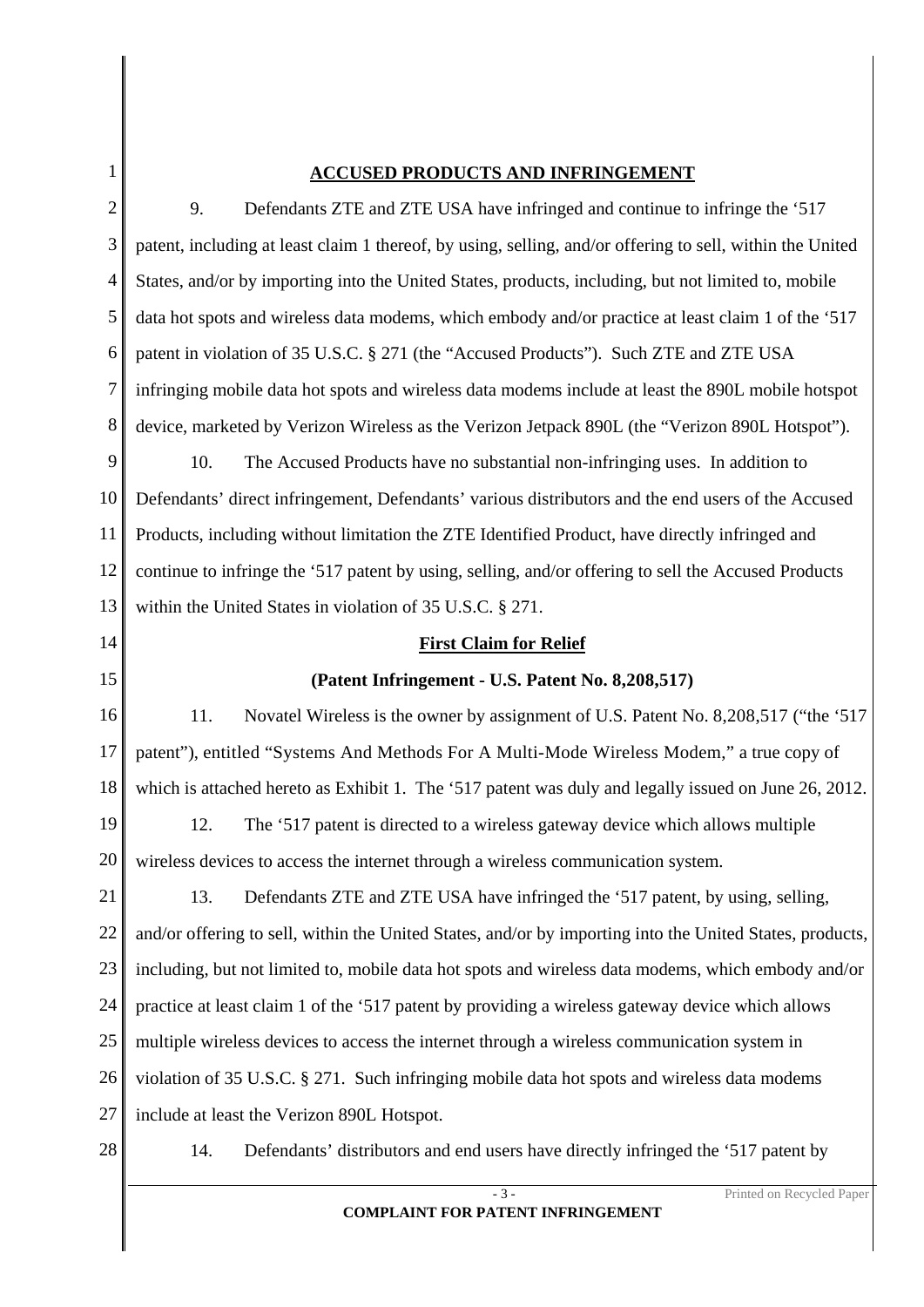| $\mathbf{1}$   | using, selling, and/or offering to sell within the United States products, including, but not limited to, |  |  |
|----------------|-----------------------------------------------------------------------------------------------------------|--|--|
| $\overline{2}$ | mobile data hot spots and wireless data modems, which embody and/or practice at least claim 1 of          |  |  |
| 3              | the '517 patent by providing a wireless gateway device which allows multiple wireless devices to          |  |  |
| 4              | access the internet through a wireless communication system in violation of 35 U.S.C. § 271, as           |  |  |
| 5              | alleged above. Such infringing mobile data hot spots and wireless data modems include at least the        |  |  |
| 6              | Verizon 890L Hotspot.                                                                                     |  |  |
| 7              | 15.<br>As a result of Defendants' infringement, Novatel Wireless has suffered, and will                   |  |  |
| 8              | continue to suffer, substantial damages. Novatel Wireless will also suffer irreparable harm unless        |  |  |
| 9              | Defendants' infringement is enjoined by this Court.                                                       |  |  |
| 10             | <b>WHEREFORE, Novatel Wireless requests that the Court:</b>                                               |  |  |
| 11             | Adjudge that ZTE and ZTE USA has infringed and continues to infringe the '517<br>1.                       |  |  |
| 12             | patent;                                                                                                   |  |  |
| 13             | 2.<br>Preliminarily and permanently enjoin ZTE and ZTE USA from further infringement                      |  |  |
| 14             | of the '517 patent;                                                                                       |  |  |
| 15             | 3.<br>Award Novatel Wireless compensatory damages;                                                        |  |  |
| 16             | Award Novatel Wireless its costs and reasonable experts' fees and attorneys' fees;<br>4.                  |  |  |
| 17             | and                                                                                                       |  |  |
| 18             | 5.<br>Award Novatel Wireless such other relief as the Court deems just and proper.                        |  |  |
| 19             |                                                                                                           |  |  |
| 20             | Dated: October 22, 2012<br><b>K&amp;L GATES LLP</b>                                                       |  |  |
| 21             |                                                                                                           |  |  |
| 22             | /s/ Michael J. Bettinger<br>By:                                                                           |  |  |
| 23             | Michael J. Bettinger                                                                                      |  |  |
| 24             | Attorneys for Plaintiffs Novatel Wireless, Inc.<br>and Novatel Wireless Solutions, Inc.                   |  |  |
| 25             |                                                                                                           |  |  |
| 26             |                                                                                                           |  |  |
| 27             |                                                                                                           |  |  |
| 28             |                                                                                                           |  |  |
|                | Printed on Recycled Paper<br>- 4 -<br><b>COMPLAINT FOR PATENT INFRINGEMENT</b>                            |  |  |
|                |                                                                                                           |  |  |